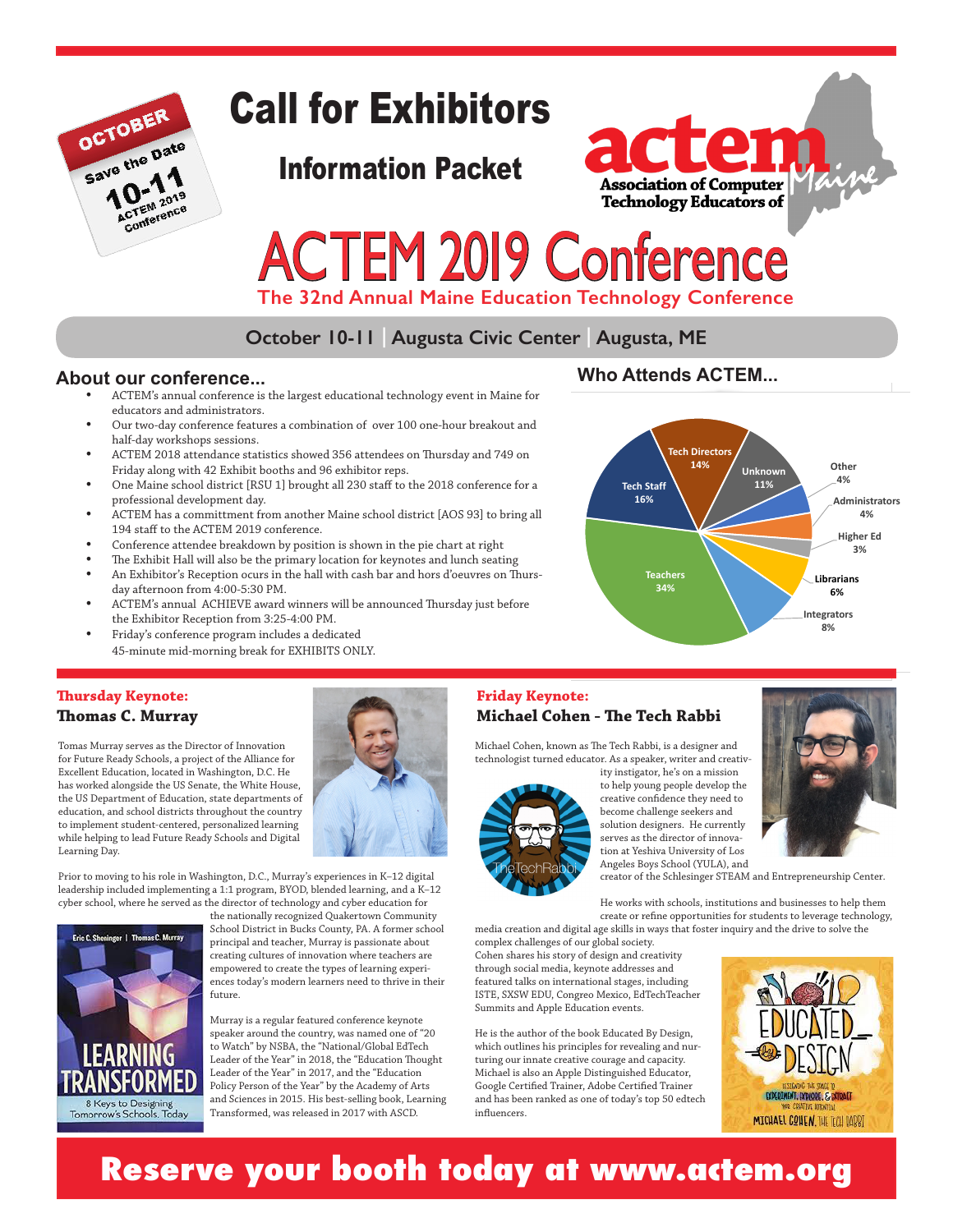# **Exhibit Booth Options:**

#### *All exhibitor booth options include electrical outlets, tables (7') , chairs and Wi-Fi Internet access. Please note that the exhibit hall is not carpeted.*

#### **Standard Exhibitor Booth - \$750** [40 Available]

Standard booth space is 8' x 10' and includes one table, Chairs, lunch tickets plus credentials for *two exhibitor representative*.

#### **Double Booth - \$1,000** [10 Available]

Double booths are twice as wide (8' X 20'), prime location exhibit spaces with two tables, chairs plus credentials for *three exhibitor representatives*.

#### **Learning Booths - \$1600** [3 Available]

Includes a 20' X 20' area draped on three sides with hard wired Internet connection, custom number of tables and 10+ seating for a presentation area (upon request). Lunch tickets and credentials for *four exhibitor representatives* are included.

**Booths for Non-Profits** - Contact ACTEM for pricing and availability.

*Additional exhibitor credentials and lunch tickets are available at \$40 per company representative for any booth space.* **Confer**

#### **Conference Sponsorship Opportunities**

*Tier One Conference Sponsorships* - Customized to fit the specific exhibitor's needs. - Tier One Sponsorships begin at \$5,000 [Options might include dedicated workshops rooms, speakers, App banner advertising, meals and coffee/refreshments]

*Keynote Sponsorship* - Support of our national keynote speakers with recognition in the conference App - \$1,500 *Thursday Coffee/Refreshment Sponsorship* - \$1,000 *Open Bar Sponsorship* - Thursday Exhibitor Reception - \$1,000 *Friday Coffee/Refreshment Sponsorship* - \$1,500

Contact Gary Lanoie, ACTEM Executive Director for information on any of these sponsorship opportunities. *Email:* director@actem.org *Phone:* 207.222.4353

#### **Exhibit Facilities:**

The Augusta Civic Center is located just off Interstate 95 at exit 112A, approximately a one-hour drive from the Portland Jetport. The exhibit hall is a spacious basketball auditorium. The Civic Center has wireless Internet throughout the building.

**Augusta Civic Center, 76 Community Drive, Augusta, ME 04330 Augusta Civic Center phone:** 207.626.2405

#### **Conference - Exhibit Hours**

#### **Conference Hours:**

*Thursday, Oct. 10th* - 8:00 AM - 6:00 PM

#### **Exhibit Hours:**

*Thursday, Oct 10th* - Noon to 5:30 PM

Exhibitor Reception 4:00-5:30 PM - Appetizers will be served. Wine and beer available to be purchased in the Exhibits Hall. Drink tickets are available for \$5 each to use as handouts to customers visiting your booth during the Exhibitor Reception. Security will be provided in the exhibit hall Thursday evening.

#### **Exhibitor Setup Hours:**

*Thursday, Oct. 10th* - 9:00 to 11:00 AM

Thursday Keynote 11:00 AM - Noon just before Exhibit Hall opens

#### **Conference Hours:**

*Friday, Oct. 11th* - 7:00 AM - 4:00 PM

#### **Exhibit Hours:**

*Friday, Oct. 11th* - 7:00 AM to 2:30 PM Coffee, juice and pastries are available in the exhibit hall in the morning for participants and vendors. An "Exhibits Only" break is listed on the program from 10:15 -11:00 AM.

#### **Exhibitor Setup Hours:**

*Friday, Oct. 11th* - 7:00 AM

#### **Exhibitor Tear Down Hours:**

*Friday, Oct. 11th* - Bteween 2:30-4:00 PM

#### **PLEASE NOTE:**

*The Augusta Civic Center staff are very accommodating to assist exhibitors in any needs or changes you may have as you set up your exhibit space.*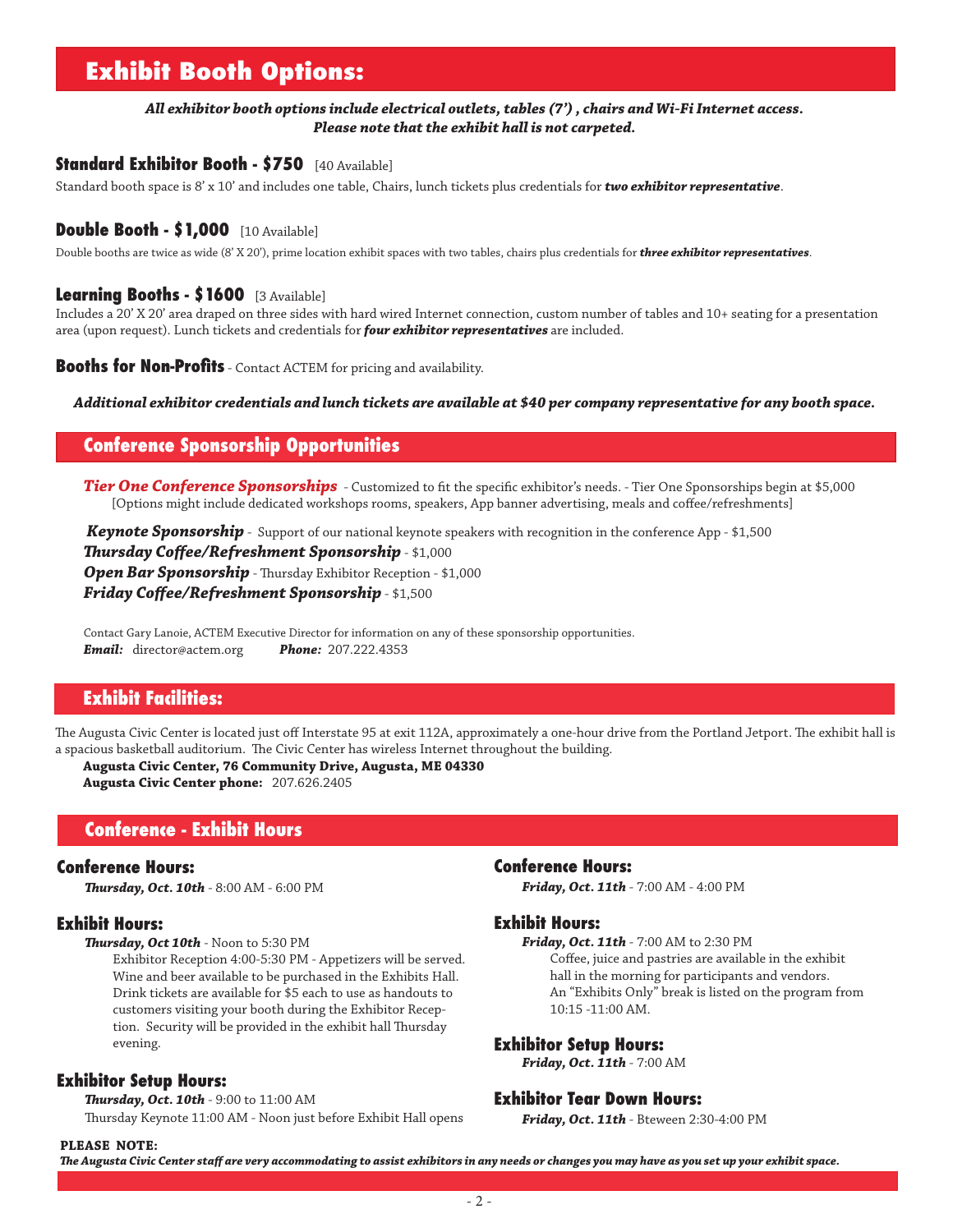## **Delivery & Pickup**

#### **Shipping & Delivery:**

Exhibitors must take full responsibility for delivery and pick-up shipment arrangements. Please plan ahead to ensure your shipments arrive as close to October 10th as possible, and NOT BEFORE October 5, 2019. Address shipments to:

ACTEM Conference 2019 c/o Augusta Civic Center 76 Community Drive Augusta, ME 04330

#### **Pickup - October 11th:**

FEDEX and UPS or your shipper will need to be contacted by your representative on Friday afternoon Oct. 11th to pick up outgoing shipments between 3:00-5:00 PM. Typically UPS & FEDEX drivers are easily spotted in the auditorium during those hours.

#### **Meals:**

#### **Thursday Lunch:**

Exhibitors on site at noon Thursday are welcome to join Thursday conference attendees for lunch served in the auditorium. Appetizers and a cash bar will be available for the Exhibitor Reception on Thursday afternoon from 4:00-5:30 PM.

There will not be an evening meal on Thursday as part of the conference. Many restaurants are available in the area around the Augusta Civic Center.

#### **Friday Lunch:**

Exhibitors have the option of selecting a box lunch to pickup and take back to their booths or a buffet lunch in the side seating areas of the auditorium. We ask that exhibitors get their lunch early (11:15 AM) to help eliminate long lunch lines for our attendees.

#### **Conference Housing**

Exhibitors are eligible for reduced conference motel rates of \$94 per night + tax at the following conference hotels:

*Best Western Civic Center* - Located next to the Civic Center Address: 110 Community Drive, Augusta, ME 04330 Phone: 207.622.4751 Best Western Check-in time is 2:00 PM. Check-out is 12:00 noon.

*Comfort Inn Civic Center* - Located about 3/4 miles west of the Civic Center Address: 281 Civic Center Drive, Augusta, ME 04330 Phone: 207.623.1000 Comfort Inn Check-in time is 3:00 PM. Check-out time is 11:00 AM.

*Ask for the "ACTEM Conference Rate" and place your reservation prior to September 20, 2019.*

#### **Vendor Sessions in the Conference Program**

ACTEM has a very limited number of breakout sessions in the conference program for vendor presentations. The Program Committee will not consider an exhibitor workshop unless the lead presenter is a current educator/administrator who can share ideas for the use of the product in an educational setting. To purchased a vendor workshop session, contact director@actem.org for availability

#### **Vendor Sponsored Workshop Sessions in the Conference Program - \$500 per one-hour breakout session.**

#### **Vendor Membership**

ACTEM gratefully thanks our vendor members for supporting our mission and programs each year. Exhibitors are invited to join ACTEM as a vendor member through June 30, 2020 for a \$200 membership fee. Vendor members receive a 10-day early exhibitor registration opportunity and recognitions in our conference program, quarterly newsletters and business meetings. Vendor members also have the opportunity to use the ACTEM Office meeting space for sessions throughout the year.

#### **Door Prizes & Booth Drawings**

**Door Prizes:** Each year ACTEM receives a generous level of support from our exhibitors in providing door prizes for the closing session at the end of the day Friday. Each contributing vendor is recognized prior to the winner's name being drawn. Please indicate your willingness to contribute a door prize on your application.

**Booth Drawings:** ACTEM encourages exhibitors to offer drawings at individual exhibit booths. We will gladly announce your winners and deliver any prizes at the closing sessions if you wish.